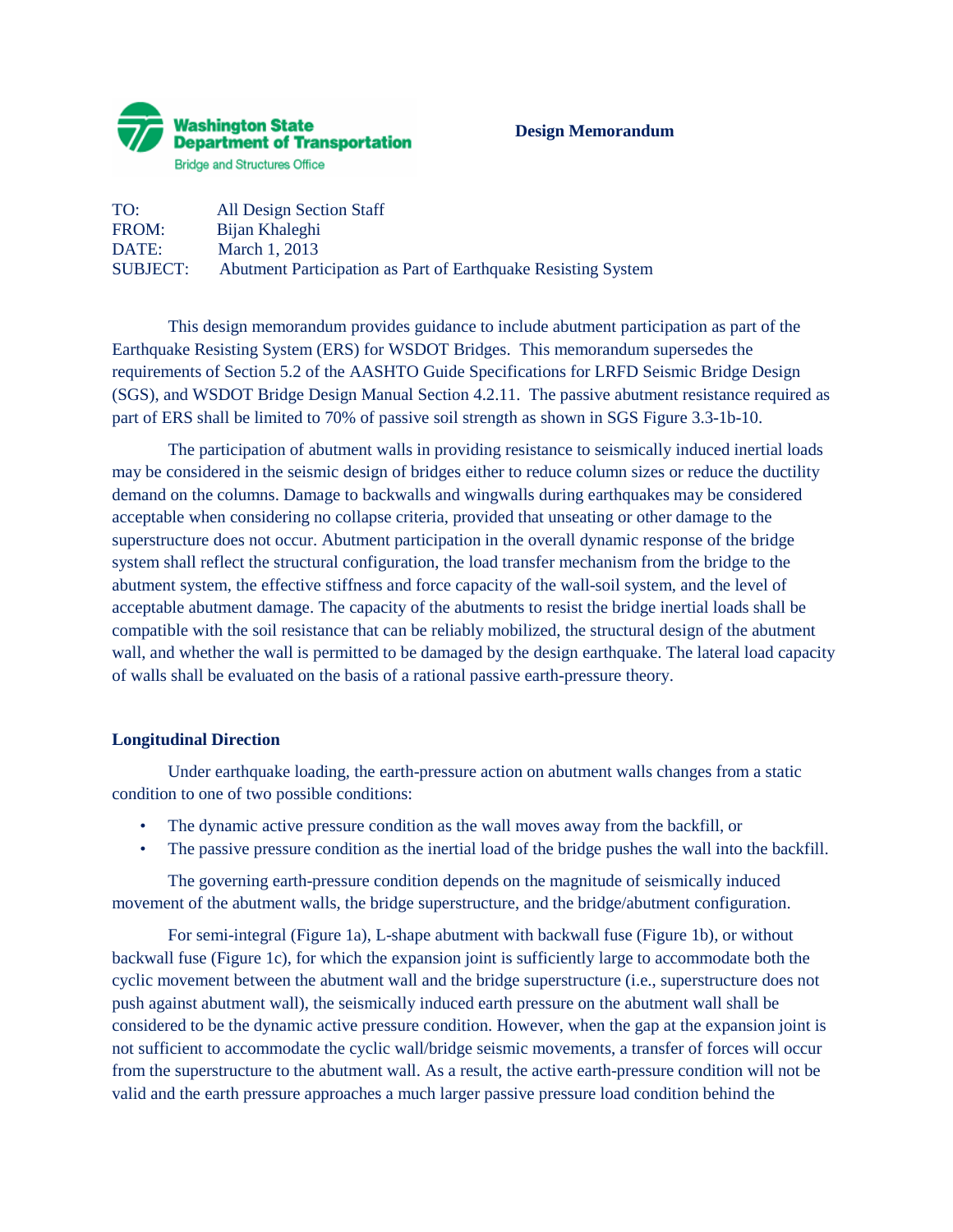backwall. This larger load condition is the main cause for abutment damage, as demonstrated in past earthquakes. For semi-integral or L-shape abutments, the abutment stiffness and capacity under passive pressure loading are primary design concerns.



Where the passive pressure resistance of soils behind semi-integral or L-shape abutments will be mobilized through large longitudinal superstructure displacements, the bridge may be designed with the abutments as key elements of the longitudinal ERS. Abutments shall be designed to sustain the design earthquake displacements. When abutment stiffness and capacity are included in the design, it should be recognized that the passive pressure zone mobilized by abutment displacement extends beyond the active pressure zone normally used for static service load design. This is illustrated schematically in Figures 1a and 1b. Dynamic active earth pressure acting on the abutment need not be considered in the dynamic analysis of the bridge.

## **Abutment Stiffness and Passive Pressure Estimate**

Abutment stiffness,  $K_{\text{eff}}$  in kip/ft, and passive capacity,  $P_p$  in kips, should be characterized by a bilinear or other higher order nonlinear relationship as shown in Figure 2a and 2b. When the motion of the back wall is primarily translation, passive pressures may be assumed uniformly distributed over the height ( $H_w$ ) of the backwall or end diaphragm. The total passive force may be determined as:

$$
P_p = p_p H_w W_w
$$

where:

 $p_p$  = passive lateral earth pressure behind backwall or diaphragm (ksf)  $H_w$  = height of back wall or end diaphragm exposed to passive earth pressure (ft)  $W_w$  = width of back wall or diaphragm (ft)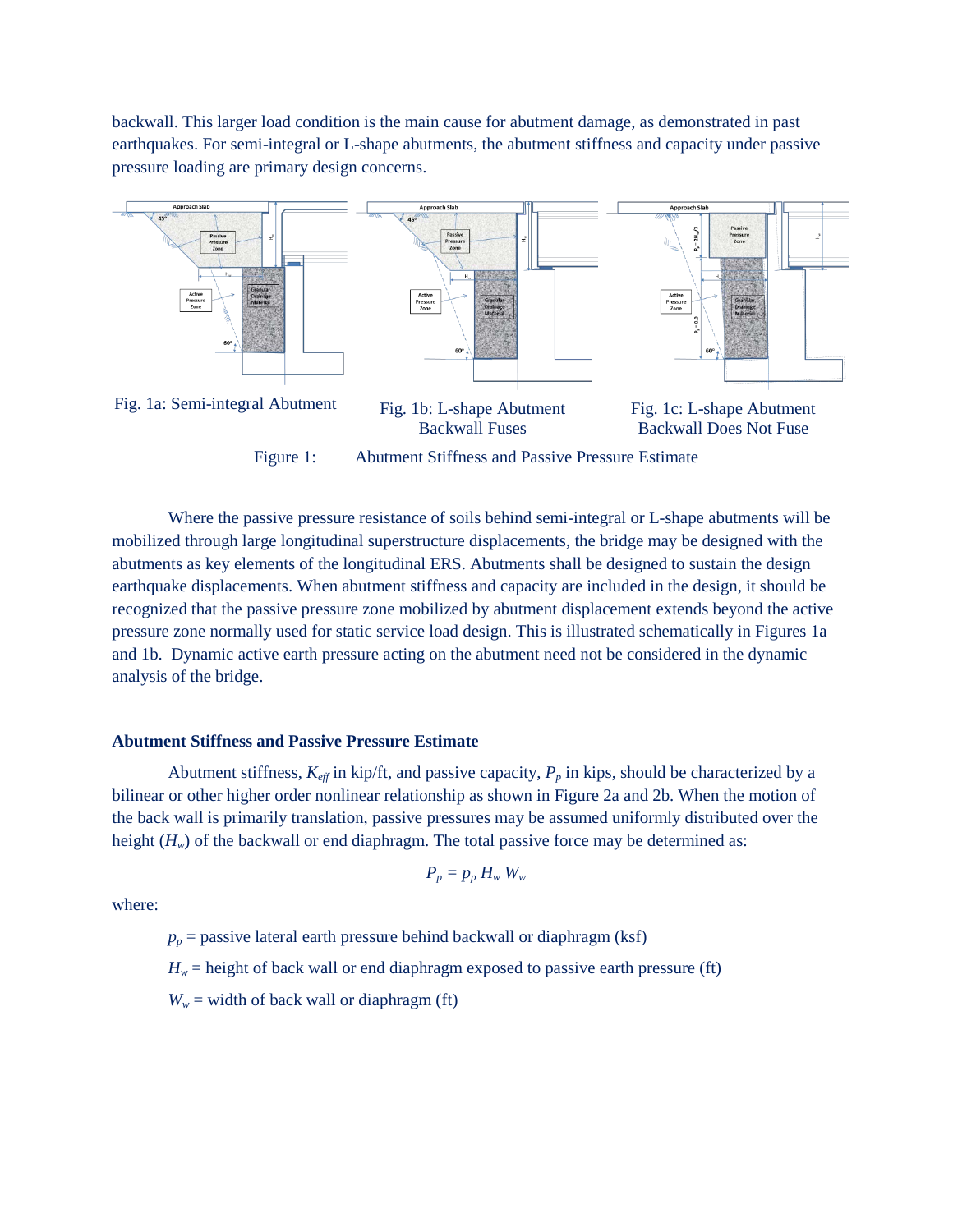

Force  $K_{\rm eff2}$  $D_{\text{eff}}$ 

Fig. 2a: Semi-integral Abutment Fig. 2a: L-shape Abutment



Figure 2: Characterization of Abutment Capacity and Stiffness

## **Calculation of Best Estimate Passive Pressure Pp**

If the strength characteristics of compacted or natural soils in the "passive pressure zone" are known, then the passive force for a given height,  $H_w$  may be calculated using accepted analysis procedures. These procedures should account for the interface friction between the wall and the soil. The properties used shall be those indicative of the entire "passive pressure zone" as indicated in Figure 1. Therefore, the properties of backfill present immediately adjacent to the wall in the active pressure zone may not be appropriate as a weaker failure surface can develop elsewhere in the embankment.

For L-shape abutments where the backwall is not designed to fuse,  $H_w$  shall conservatively be taken as the depth of the superstructure, unless a more rational soil-structure interaction analysis is performed.

If presumptive passive pressures are to be used for design, then the following criteria shall apply:

- Soil in the "passive pressure zone" shall be compacted in accordance with WSDOT Standard Specification Section 2-03.3(14)I, which requires compaction to 95-percent maximum density for all "Bridge Approach Embankments".
- For cohesionless, nonplastic backfill (fines content less than 30 percent), the passive pressure  $p_p$ may be assumed equal to  $2H_v/3$  ksf per foot of wall length.

For other cases, including abutments constructed in cuts, the passive pressures shall be developed by a geotechnical engineer.

### **Calculation of Passive Soil Stiffness**

Equivalent linear secant stiffness,  $K_{\text{eff}}$  in kip/ft, is required for analyses. For semi-integral or Lshape abutments initial secant stiffness may be determined as follows:

$$
K_{\text{eff}1} = \frac{P_p}{\left(F_w H_w\right)}
$$

where: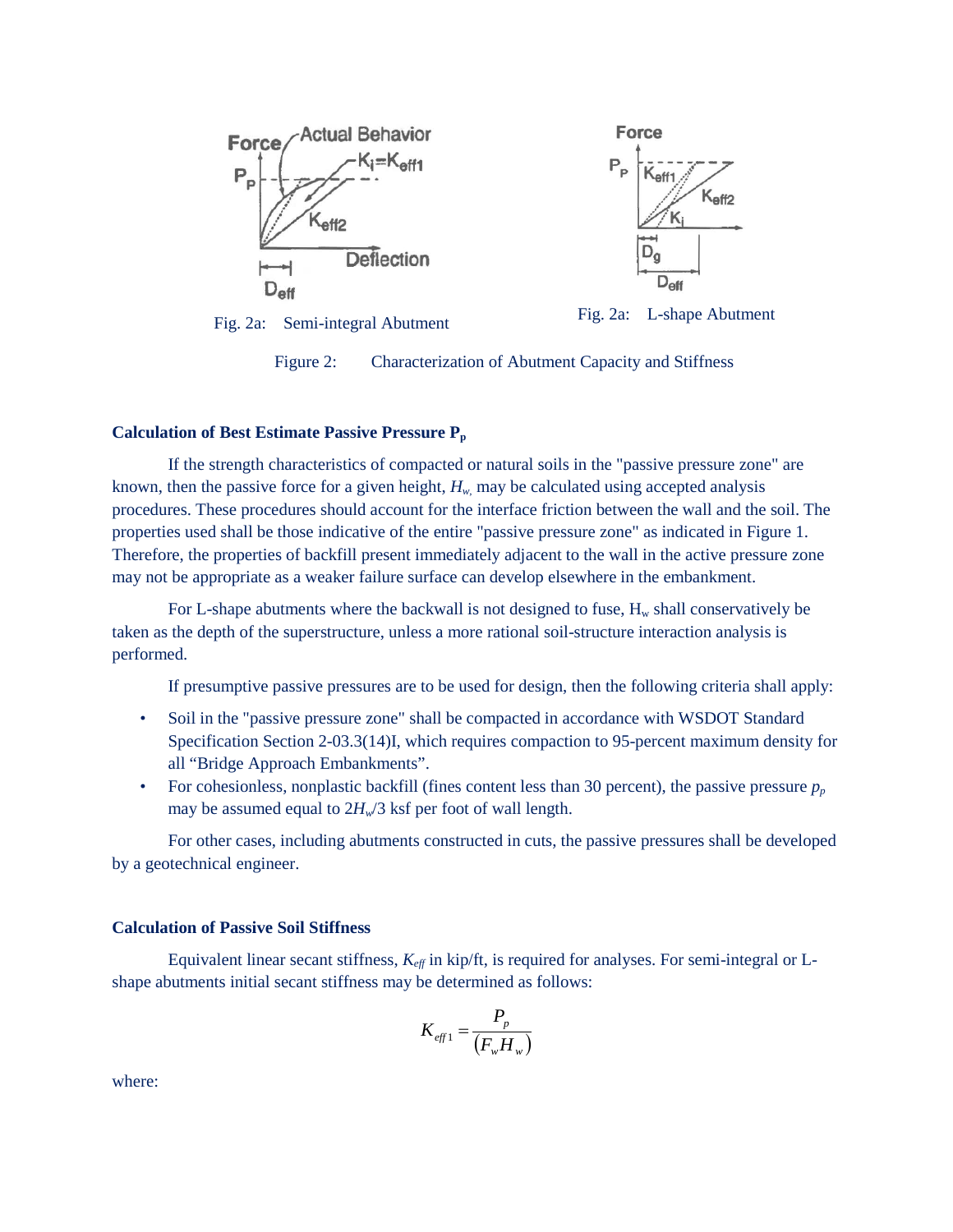$P_p$  = passive lateral earth pressure capacity (kip)

 $H_w$  = height of back wall (ft)

 $F_w$  = the value of  $F_w$  to use for a particular bridge may be found in Table C3.11.1-1 of the AASHTO LRFD Bridge Design Specifications.

For L-shape abutments, the expansion gap should be included in the initial estimate of the secant stiffness as specified in:

$$
K_{\text{eff 1}} = \frac{P_p}{\left(F_w H_w + D_g\right)}
$$

where:

 $D<sub>g</sub>$  = width of gap between backwall and superstructure (ft)

For SDCs C and D, where pushover analyses are conducted, values of  $P_p$  and the initial estimate of  $K_{\text{eff}}$ should be used to define a bilinear load-displacement behavior of the abutment for the capacity assessment.

## **Modeling Passive Pressure Stiffness in the Longitudinal Direction**

In the longitudinal direction, when the bridge is moving toward the soil, the full passive resistance of the soil may be mobilized, but when the bridge moves away from the soil no soil resistance is mobilized. Since passive pressure acts at only one abutment at a time, linear elastic dynamic models and frame pushover models should only include a passive pressure spring at one abutment in any given model. Secant stiffness values for passive pressure shall be developed independently for each abutment.

As an alternative, for straight or with horizontal curves up to 30-degrees single frame bridges, and compression models in straight multi-frame bridges where the passive pressure stiffness is similar between abutments, a spring may be used at each abutment concurrently. In this case, the assigned spring values at each end need to be reduced by half because they act in simultaneously, whereas the actual backfill passive resistance acts only in one direction and at one time. Correspondingly, the actual peak passive resistance force at either abutment will be equal to the sum of the peak forces developed in two springs. In this case, secant stiffness values for passive pressure shall be developed based on the sum of peak forces developed in each spring. If computed abutment forces exceed the soil capacity, the stiffness should be softened iteratively until abutment displacements are consistent (within 30 percent) with the assumed stiffness.

# **Transverse Direction**

Transverse stiffness of abutments may be considered in the overall dynamic response of bridge systems on a case-by-case basis upon Bridge Design Engineer approval. Upon approval, the transverse abutment stiffness used in the elastic demand models may be taken as 50-percent of the elastic transverse stiffness of the adjacent bent.

Girder stops are typically designed to transmit the lateral shear forces generated by small to moderate earthquakes and service loads and are expected to fuse at the design event earthquake level of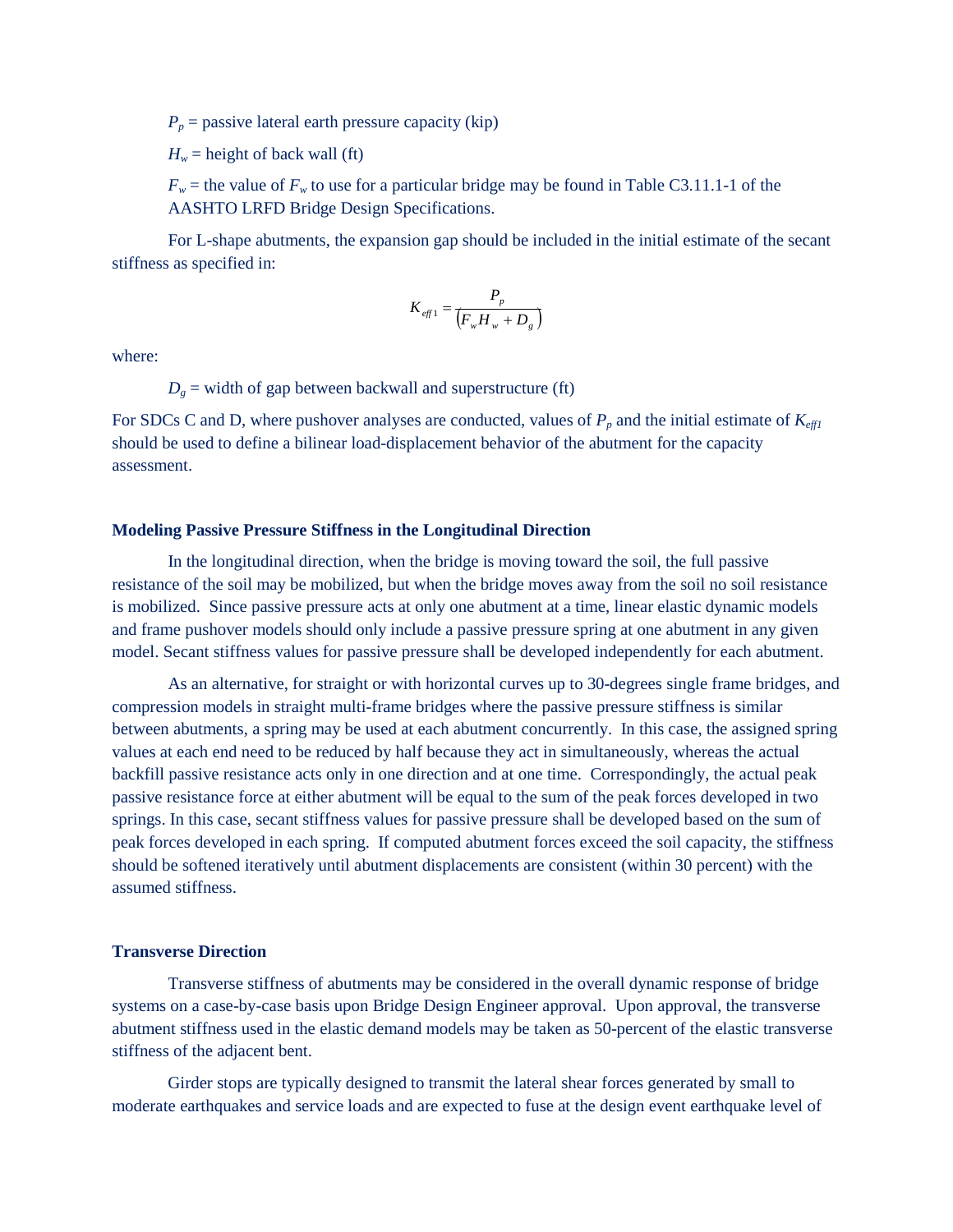acceleration to limit the demand and control the damage in the abutments and supporting piles/shafts. Linear elastic analysis cannot capture the inelastic response of the girder stops, wingwalls or piles/shafts. Therefore, the forces generated with elastic demand assessment models should not be used to size the abutment girder stops. Girder stops for abutments supported on a spread footing shall be designed to sustain the lesser of the acceleration coefficient, *As*, times the superstructure dead load reaction at the abutment plus the weight of abutment and its footing or sliding friction forces of spread footings. Girder stops for pile/shaft-supported foundations shall be designed to sustain the sum of 75% total lateral capacity of the piles/shafts and shear capacity of one wingwall.

The elastic resistance may be taken to include the use of bearings designed to accommodate the design displacements, soil frictional resistance acting against the base of a spread footing-supported abutment, or pile resistance provided by piles acting in their elastic range.

The stiffness of fusing or breakaway abutment elements such as wingwalls (yielding or nonyielding), elastomeric bearings, and sliding footings shall not be relied upon to reduce displacement demands at intermediate piers.

Unless fixed bearings are used, girder stops shall be provided between all girders regardless of the elastic seismic demand. The design of girder stops should consider that unequal forces that may develop in each stop.

When fusing girder stops, transverse shear keys, or other elements that potentially release the restraint of the superstructure are used, then adequate support length meeting the requirements of Article 4.12 of the Guide Specifications for LRFD Seismic Bridge Design must be provided. Additionally, the expected redistribution of internal forces in the superstructure and other bridge system element must be considered. Bounding analyses considering incremental release of transverse restraint at each end of the bridge should also be considered.

## **Curved and Skewed Bridges**

Passive earth pressure at abutments may be considered as a key element of the ERS of straight and curved bridges with abutment skews up to 20 degrees. For larger skews, due to a combination of longitudinal and transverse response, the span has a tendency to rotate in the direction of decreasing skew. Such motion will tend to cause binding in the obtuse corner and generate uneven passive earth pressure forces on the abutment, exceeding the passive pressure near one end of the backwall, and providing little or no resistance at other end. This requires a more refined analysis to determine the amount of expected movement. The passive pressure resistance in soils behind semi-integral or L-shape abutments shall be based on the projected width of the abutment wall normal to the centerline of the bridge. Abutment springs shall be included in the local coordinate system of the abutment wall.

The participation of the bridge approach slab in the overall dynamic response of bridge systems to earthquake loading and in providing resistance to seismically induced inertial loads may be considered permissible upon approval from both the Bridge Design Engineer and the Geotechnical Engineer.